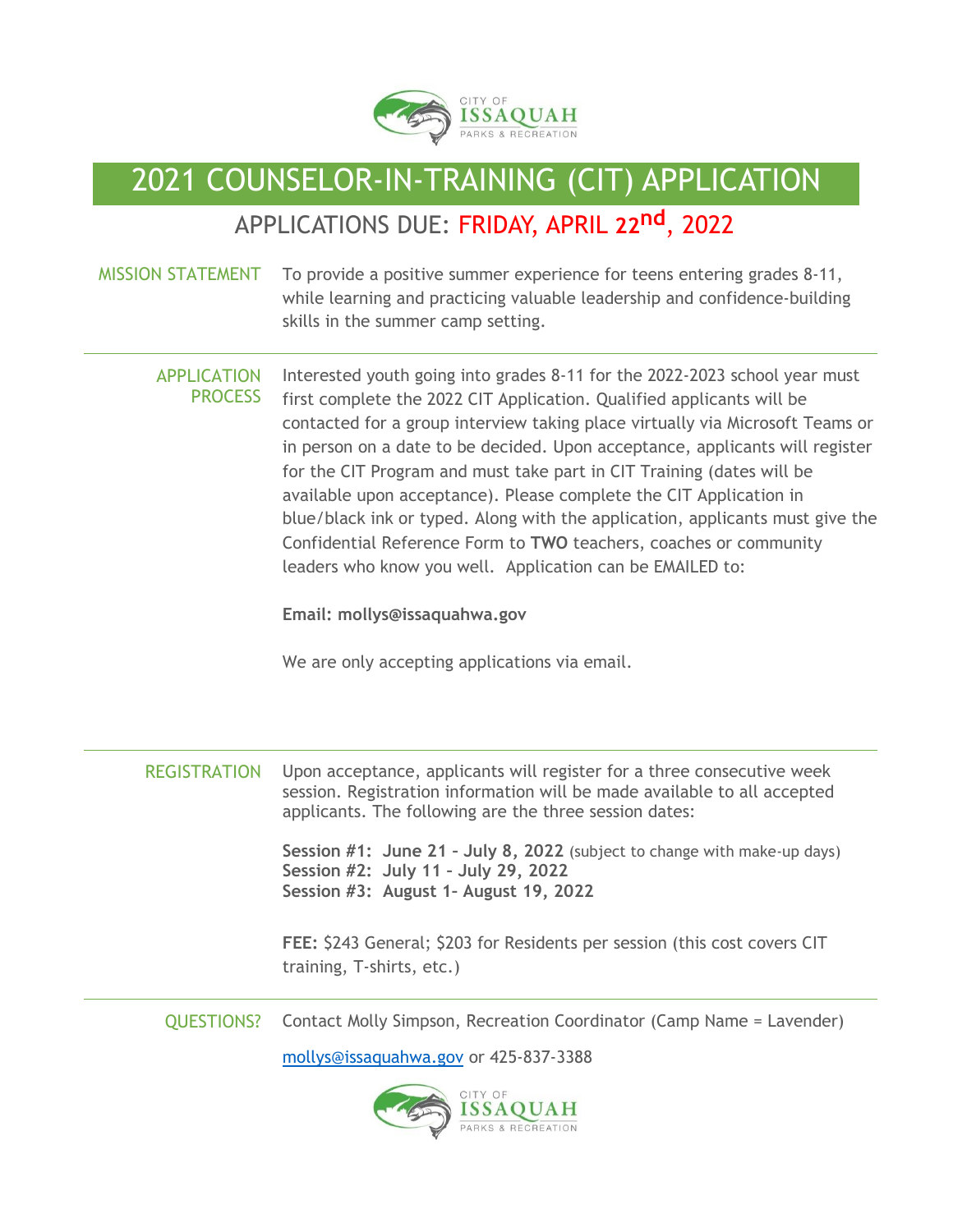Please take time to fill out the below questions honestly and to the best of your ability. All answers will be rated equally based on a pre-decided rubric by multiple readers.

**ALL ANSWERS MUST BE TYPED OR LEGIBLY WRITTEN IN BLUE OR BLACK INK.**

1. What about working with kids do you enjoy most?

2. What do you think are the top three qualities everyone who works with children must have to succeed?

3. What are you hoping to learn from the CIT program?

- 4. What strengths will you bring to the camp environment and what skills/traits do you hope to develop while participating in the CIT program?
- 5. How do YOU define 'True Leadership'?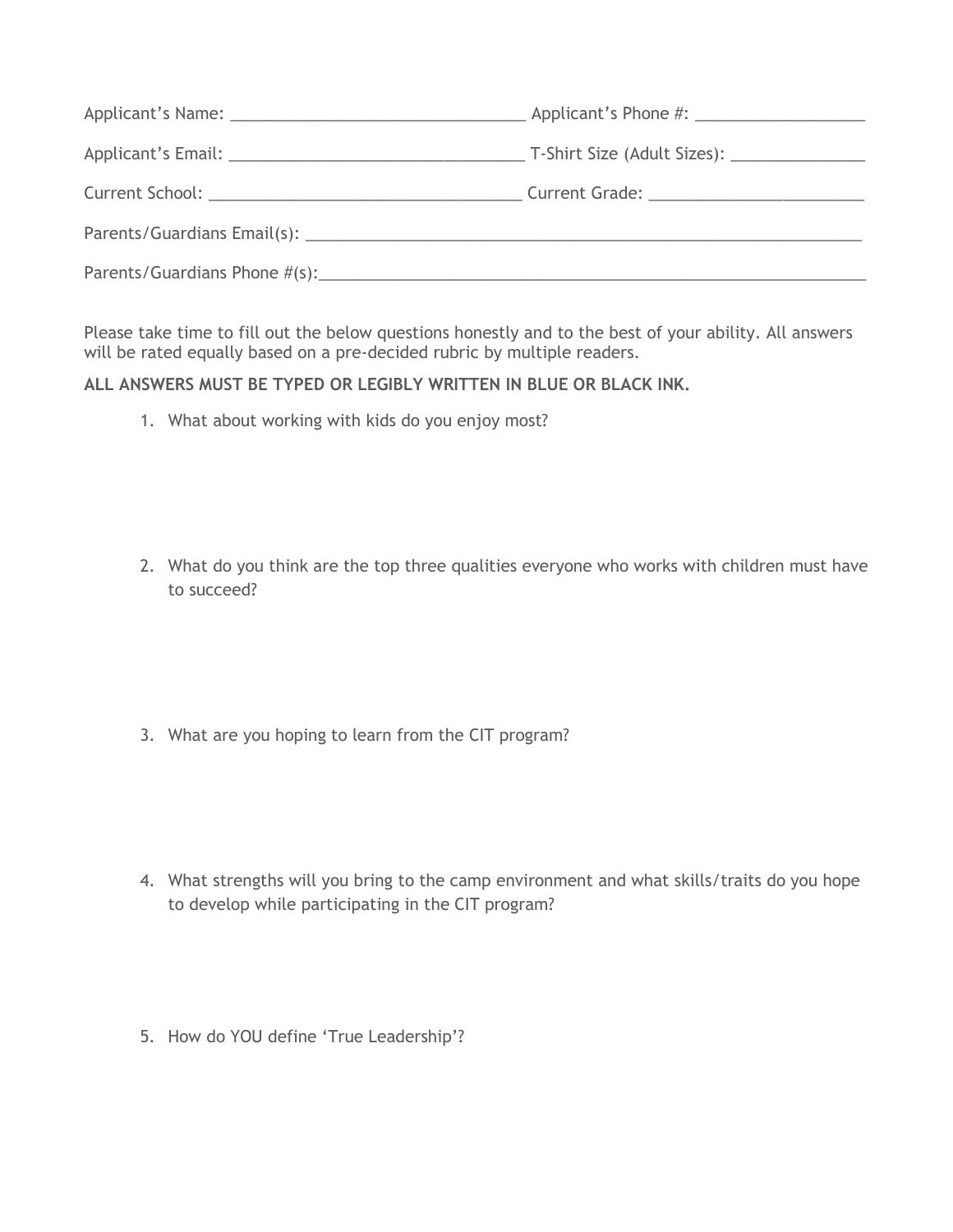6. Describe a difficult challenge you faced and the process you took to overcome it:

7. Imagine one of the campers is homesick and wants to go home. How would you approach this situation?

8. Your Counselor must step out to deal with a difficult camper and they ask you to lead and entertain the group of 8 campers. What is a socially distanced small group game you can create using hula hoops, dodgeballs, buckets and beanbags?

9. If you could create a magic potion, what ingredients would you use and what magical powers would it create? (Be creative with this!)

10. While participating in the CIT program, what impact would you hope to make on the lives of the campers?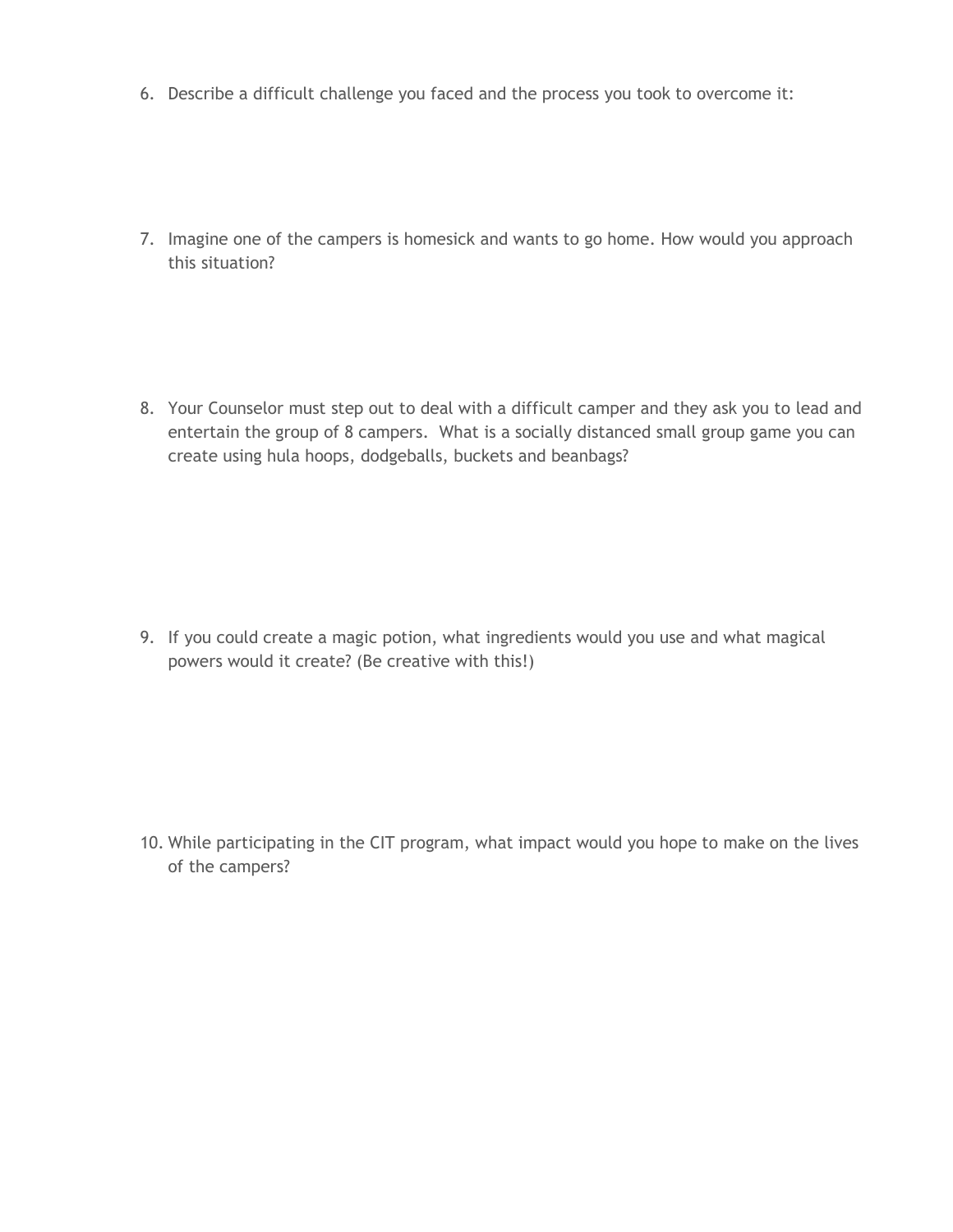

## COUNSELOR-IN-TRAINING (CIT) CONFIDENTIAL REFERENCE FORM

#### DEADLINE: FRIDAY, April 22nd2022

Please have a teacher, coach, or community leader who knows you well (who is not related to you) complete this form. **Mission Statement:** The CIT Program aims to provide a positive summer experience for teens entering grades 8-11, while learning

and practicing valuable leadership and confident-building skills in the summer camp setting.

Please return to Molly Simpson via email.

EMAIL[: mollys@issaquahwa.gov](mailto:mollys@issaquahwa.gov)

| Name of Applicant                                                                            |           | School/Grade   |               |           |
|----------------------------------------------------------------------------------------------|-----------|----------------|---------------|-----------|
| <b>Your Name</b>                                                                             |           | Your Phone #   |               |           |
| Please honestly evaluate by circling the                                                     |           |                |               |           |
| appropriate number for each prompt                                                           | Beginning | Developing     | Accomplishing | Exemplary |
| 1. Accountability - Accepts responsibility for actions and<br>demonstrates follow-through    |           | 2              | 3             | 4         |
| 2. Punctuality & Attendance - Arrives on time and is prepared                                |           | 2              | 3             | 4         |
| 3. Cooperation - Can get along well with others in a team setting                            |           | 2              | 3             | 4         |
| 4. Attitude/Respectfulness - Shows initiative, GUSTO and politeness                          |           | 2              | 3             | 4         |
| 5. Accepts Criticism - Has ability to learn from suggestions and<br>change behavior          |           | 2              | 3             | 4         |
| 6. Flexibility - Has capacity to respond to changing situations and<br>expectations          |           | 2              | 3             | 4         |
| 7. Willingness to Develop Skills - Desires to take on challenges and<br>learn new techniques |           | 2              | 3             | 4         |
| 8. Communication Skills - Conveys information effectively and<br>efficiently                 |           | $\overline{2}$ | 3             | 4         |
| 9. Organizational Skills - Has capacity to stay on track and use time<br>effectively         |           | $\mathcal{P}$  | 3             | 4         |
| 10. Conflict Resolution - Seeks constructive approaches to resolving<br>issues               |           | 2              | 3             | 4         |
| 11. Demonstrates Self-Motivation - Cares about their own success                             |           | 2              | 3             |           |
| 12. Safety - Contributes to a safe and secure environment by                                 |           | 2              | 3             | 4         |
| following established procedures                                                             |           |                |               |           |

Г

#### Other Comments: Overall Recommendation (please check one):

- [ ] Excellent Candidate [ ] Good Candidate
- [ ] I have some reservations, but still recommend
- [ ] I do not recommend the applicant